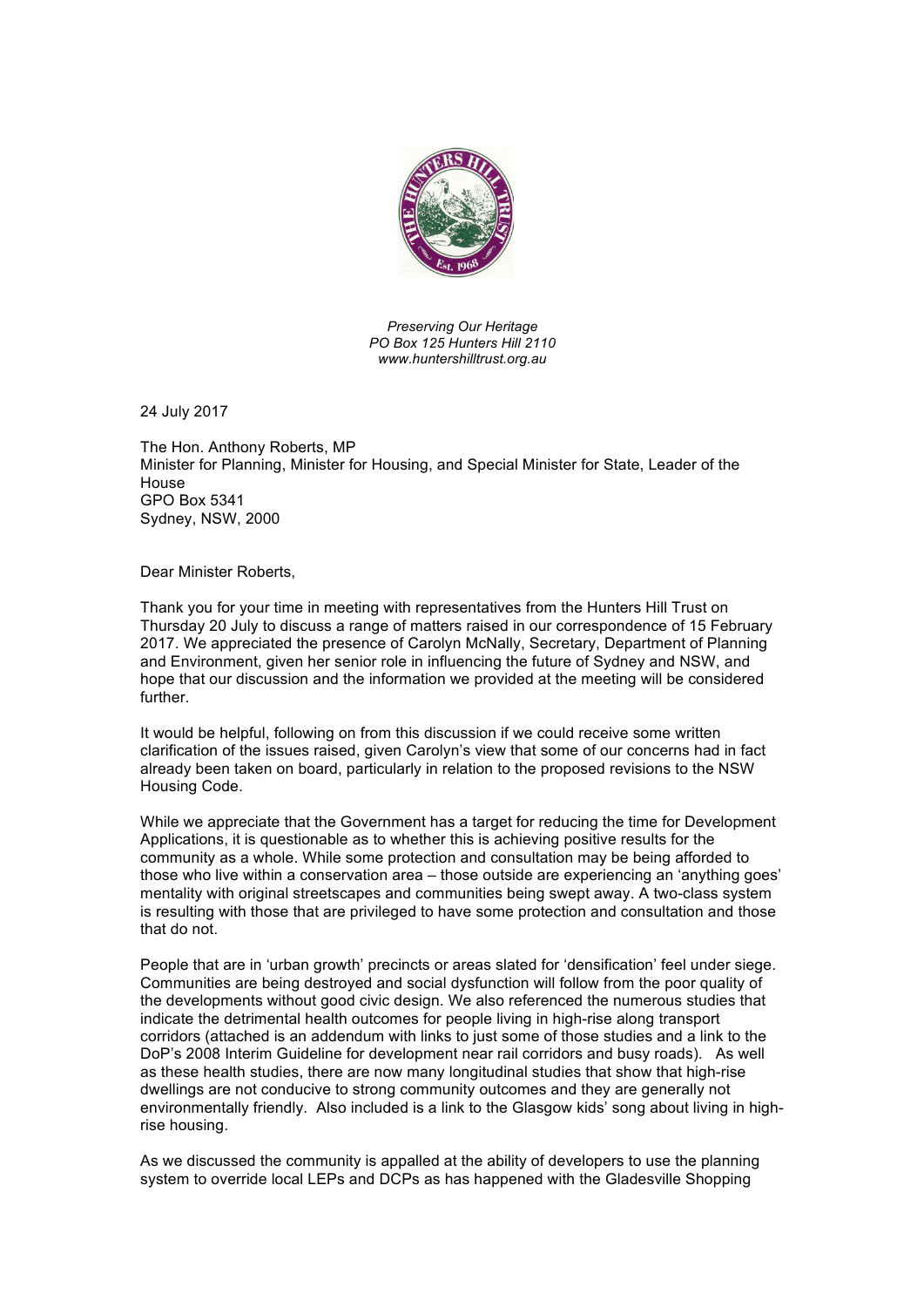Village proposal. Communities need to trust and believe in the planning system and their local planning mechanisms. We would appreciate your response as to how this can be remedied and if there is an opportunity to ensure the GSV does not negatively impact on Gladesville via the Greater Sydney Commission Draft Plan for this precinct.

In relation to two further matters raised: Firstly, we would appreciate a NSW Government response on the ability to overturn the approval for the Windsor Bridge replacement project**,** which will entail the destruction of Australia's oldest town Square, named by Governor Macquarie for the convict Andrew Thompson. This Square was restored for Australia's Bicentennial and has numerous items of State Significance that should be protected for future generations. Advice as far back as 2008 about the need for a bypass to accommodate traffic and growth has been ignored by the RMS and millions of dollars have been wasted on what is a flawed project. This is blatantly wrong and beyond comprehension when bypasses are being built for other less important historic locations.

## **A proposal.**

In order to protect heritage there needs to be a mechanism to do so. In the UK, funding is available from the Heritage Lottery. There is very little funding or support available to preserve heritage in NSW. There is enormous funding being put towards new infrastructure, schools, hospitals, roads, but there is nowhere near this funding for culture, environment and the arts. There needs to be a mechanism for this to elevate preservation of environment and place. The formerly named Historic Houses Trust began a project (no longer operational) that could have a lasting effect if rolled out through Councils and that is an 'Endangered Houses Fund' – see http://blogs.sydneylivingmuseums.com.au/ehf/

Houses like the one at 18 Richmond Crescent could be bought, sympathetically restored, adapted or developed appropriately, protected with heritage recognition and then sold to enable the profits to then be cycled into another property. This combined with stronger protections and mandatory notifications by real estate agents when a property is being sold would go some way towards assisting with preservation of places that are important to local communities. The notion could be extended to encompass a broader 'Endangered Places Fund'. We would be very pleased to meet again to discuss this idea and how it might work.

We trust you will keep advocating to protect Australia's heritage and sense of history and place that are so important to our community wellbeing and look forward to hearing from you in response to the matters raised.

Yours sincerely

Tony Coote **Vice President The Hunters Hill Trust**

Cc: Carolyn McNally